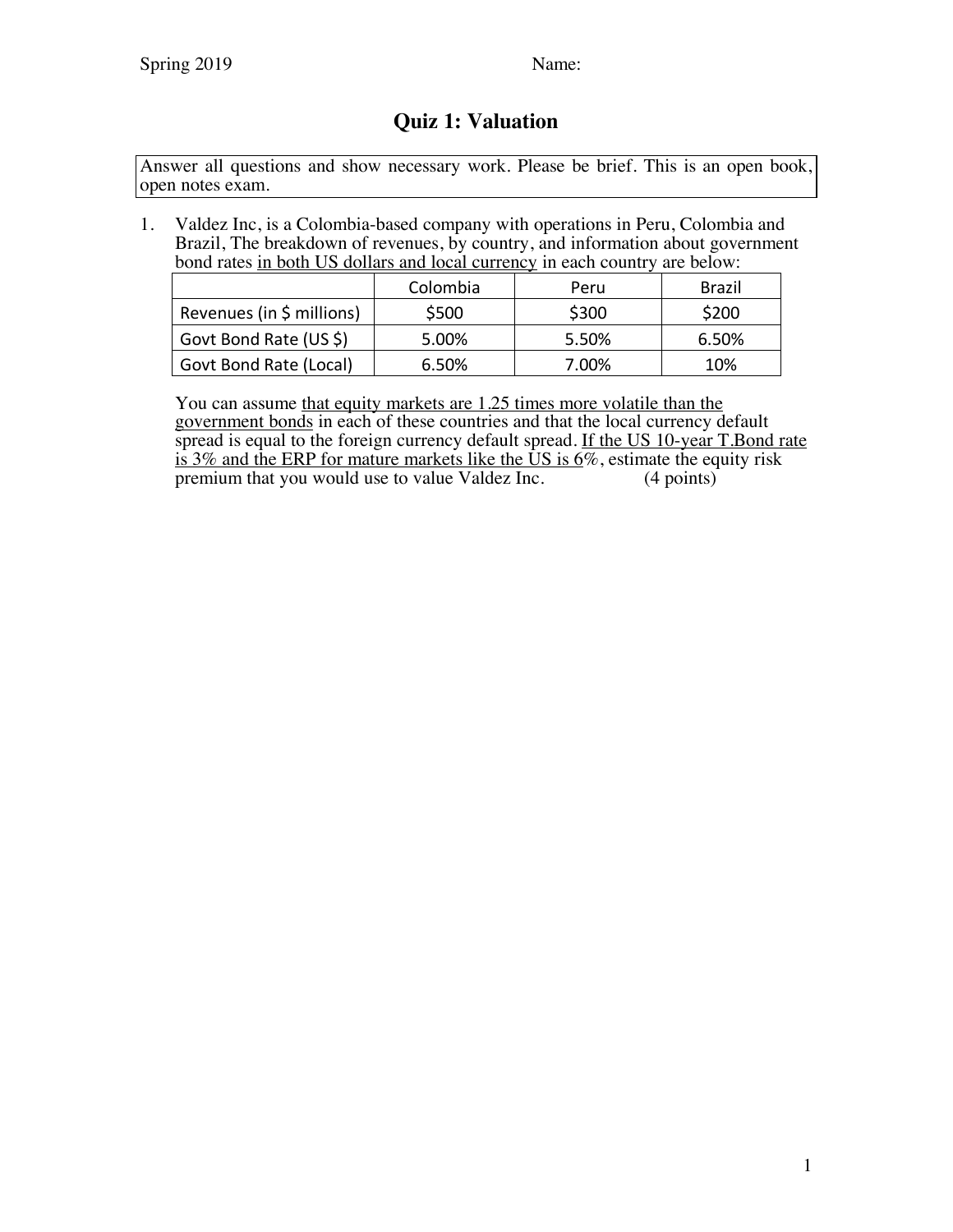2. Crosby Inc. is a company that operates in two businesses, hotels and movies. You have estimated the values for each of the businesses, as well as the betas and debt to equity ratios of comparable firms in each business.

|                 | <b>Estimated Value</b><br>(in \$ millions) |          | Comparable firms |           |  |
|-----------------|--------------------------------------------|----------|------------------|-----------|--|
|                 |                                            |          |                  |           |  |
| <b>Business</b> |                                            |          | Levered Beta     | D/E Ratio |  |
| <b>Movies</b>   |                                            | 1,200.00 | 1.035            | 20%       |  |
| Hotels          |                                            | 800.00   | 1.65             | 50%       |  |
| Гоtal           |                                            | 2,000.00 |                  |           |  |

Crosby Inc has \$500 million in debt outstanding and trades at its estimated value. If all firms face marginal tax rates of 25%, estimate the levered beta for Crosby. (3 points)